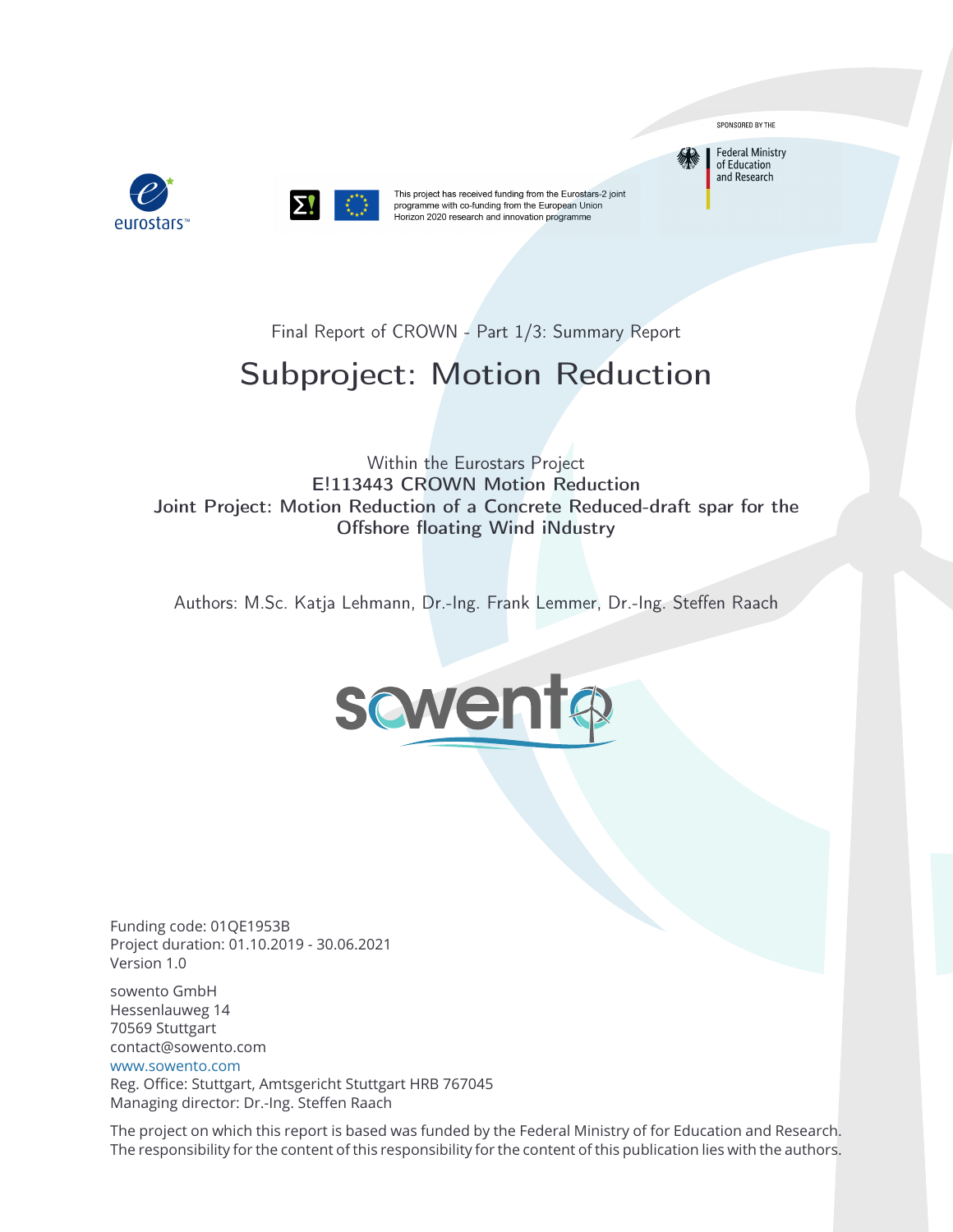## **Summary**

This report presents the project *Motion Reduction of a Concrete Reduced-draft spar for the Offshore floating Wind iNdustry (CROWN)* of the partners Seaplace, USTUTT and sowento GmbH. Sowento was in charge of the motion reduction sub-project.

<span id="page-1-0"></span>As part of the overall project, Seaplace designed a Floating Offshore Wind Turbine (FOWT) with Reduced Spar Design (RDS) platform for a multi-megawatt turbine. The reduction of turbine motion is achieved by integrating an Anti-Heeling and Ballast System (AHBS), Anti-Roll Tanks (ART) and a turbine controller. In addition, a proof-of-concept of a real-time observer was realised within the framework of CROWN. This is used to reconstruct or observe system states that cannot be measured or that are too complex to measure. In cooperation with the IH Cantabria (IHC), a 1:36 scaled test model was designed and built. This was tested and validated as a HIL system in the wave tank of IHC. The term HIL is used to refer to the test model as a system that is embedded in a control system via its inputs and outputs (see Fig. [1\)](#page-1-0).

#### **Original task and scientific and technical status on which the project based**



Abbildung 1: Hardware-In-the-Loop (HIL)- System by IH Cantabria (IHC) with integrated sowento-Dynamic-Link-Library (DLL).

One of the most pressing needs in the development of FOWTs is to reduce the uncertainty of structural, operational and extreme loads, which increases the reliability of the design methodology and thus increases affordability and insurability. These are key factors in terms of cost reduction of the FOWT technology. A combination of advanced sensors and a digital twin that simulates system response at any point in time offers the prospect of understanding and monitoring FOWT behaviour under operational, extreme, but also temporary transport and installation conditions. The approach of the digital twin as a real-time observer has not yet been tested in any known concept, or one that has become known during the project. The real-time observer developed in CROWN is intended to lay a foundation for further developments.

The tasks associated with this goal included

- The set up and validation of a higher order OpenFAST model and a controller design model with Simplified-Low-Order-Wind-Turbine (SLOW). SLOW is an in-house, reduced-order nonlinear simulation model for FOWTs, which in its linearised form is particularly suitable for the development of tubine controllers and real-time observers. SLOW was developed together with University of Stuttgart (USTUTT) and has already been validated in many research and industrial projects.
- The development of a baseline feedback controller to reduce the turbine movement, loads and to optimise turbine performance.
- The development of a real-time observer.
- The validation of the simulation model, feedback controller and real-time observer against measured data.